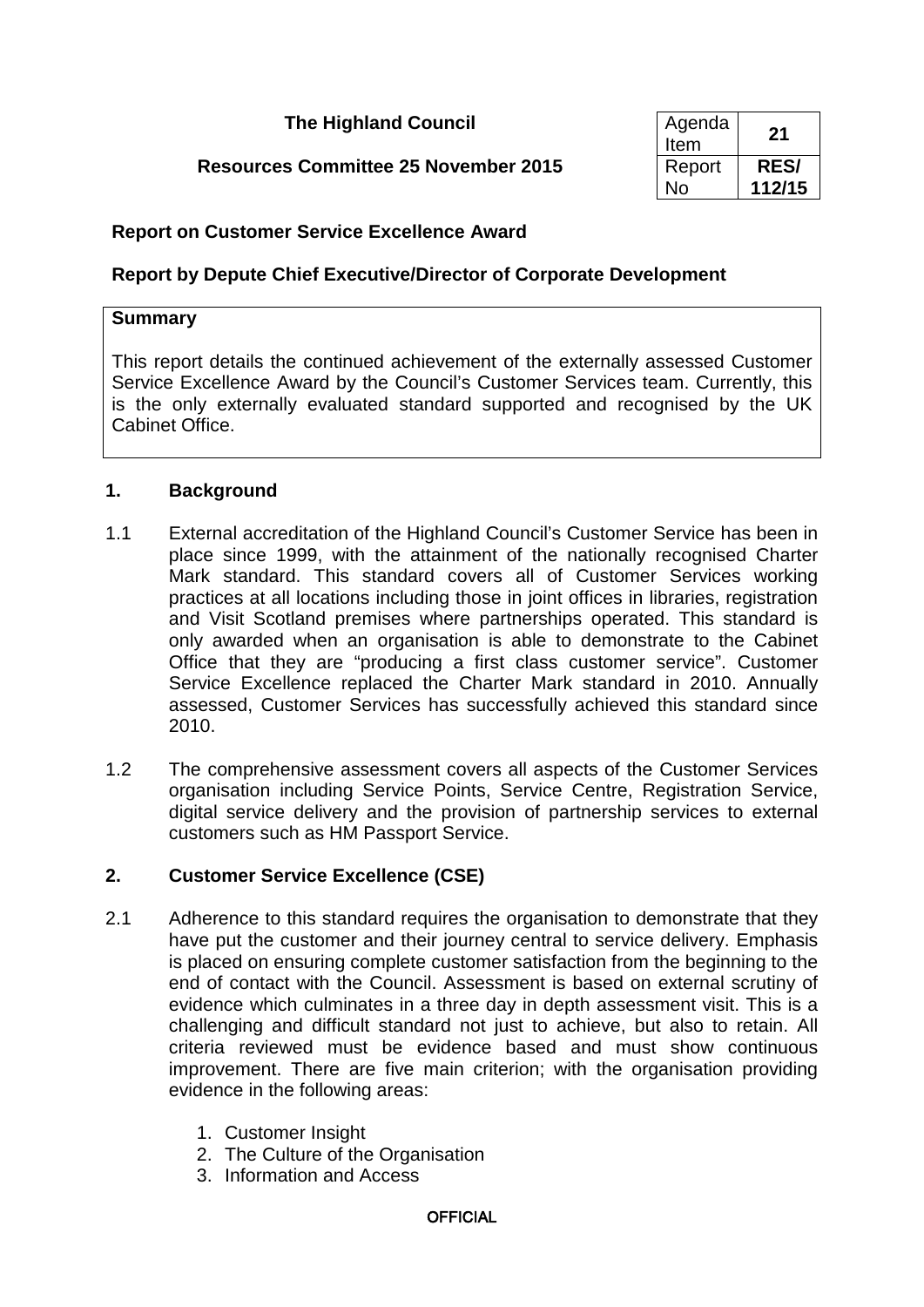- 4. Customer Service Delivery
- 5. Timeliness and Quality of Service
- 2.2 Each criterion is further subdivided, with a total of 121 elements to be achieved before the award of the standard. Each element is subject to evidence based examination by an independent assessor appointed by the Assessment Service. The assessor also visits 15 Customer Service Offices during the course of the assessment, with a record kept of visits so that during each annual assessment different sites are visited.
- 2.3 The standard is awarded for 3 years, with independent assessments then taking place on an annual basis to ensure continual compliance with customer service standards. Annual assessment focuses on key criteria where further evidence is required or areas for improvement have been identified.
- 2.4 A highlight report is attached on **Appendix A** and the full report can be found on the Council's website. The overall summary of the report states:

*"Engaging with customers, including hard to reach and disadvantaged customers happens very naturally. Providing comprehensive services at a high standard is a top priority and customer satisfaction outcomes prove this. Consequently the quality aspect of delivering services must receive specific recognition and this element is awarded a Compliance Plus rating.*

*Staff are trusted to deliver services at the first point of contact as in many locations they are the face of Highland Council. The assessor was impressed with the helpfulness and friendly approach by staff in the locations visited. This demonstrates a complete focus and ethos of first class service delivery.*

*Full and meaningful information is provided in a variety of ways, including web based facilities, electronic channels, social media and hard copy visual material. Information is provided to the right people, at the right time and using the right channel. Although many customers reside in remote locations access to services is never a problem. Customer feedback confirms that access is very open and choices are available."*

- 2.5 The assessor also commented on the strong approach to establish links with partners and Customers Services take the lead in making the arrangements work in locations where joint services are delivered. He noted the outcome is very impressive and of clear benefit to customers and he deemed the element deserves to retain the Compliance Plus rating.
- 2.6 The Customer Service Team is pleased to have achieved and retained this challenging, national standard. The award of this standard demonstrates the high quality service delivered by all staff in Customer Services and this continues to be an achievement that the team are very proud of.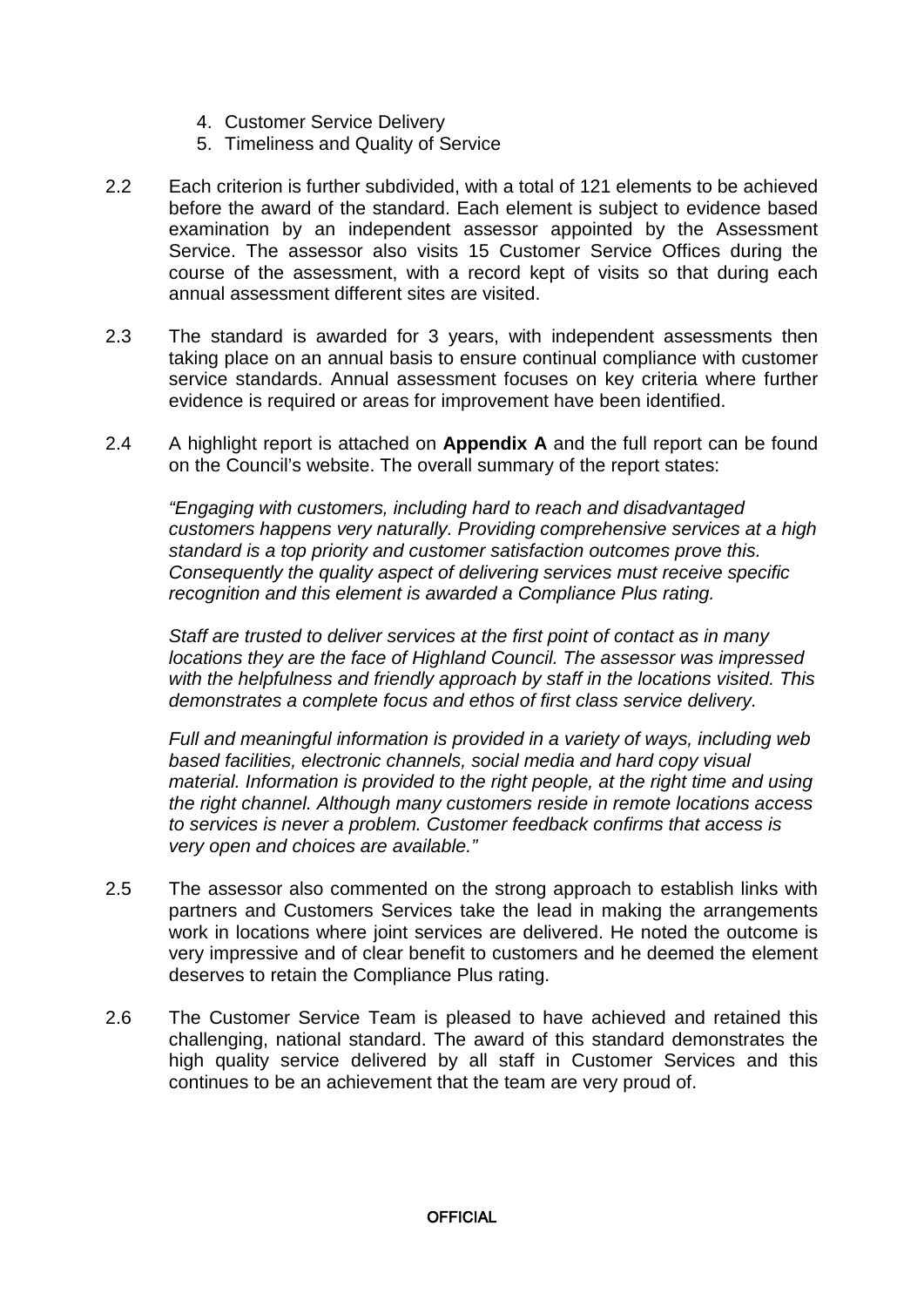### **3. Implications**

# **3.1 Resource Implications**

There are no additional resource requirements.

### **3.2 Risks/Equality/Legal/Climate Change/Rural/ Gaelic Implications**

There are no implications arising from this report.

#### **Recommendation**

Members are requested to note the outcomes of the assessment and the on-going successful achievement of the Customer Service Excellence standard.

| Designation: | Michelle Morris, Depute Chief Executive and Director of<br><b>Corporate Development</b> |
|--------------|-----------------------------------------------------------------------------------------|
| Date:        | 04 November 15                                                                          |
| Author:      | Tina Page, Customer Services Manager                                                    |
|              | Background Papers: Appendix A - Assessment Review                                       |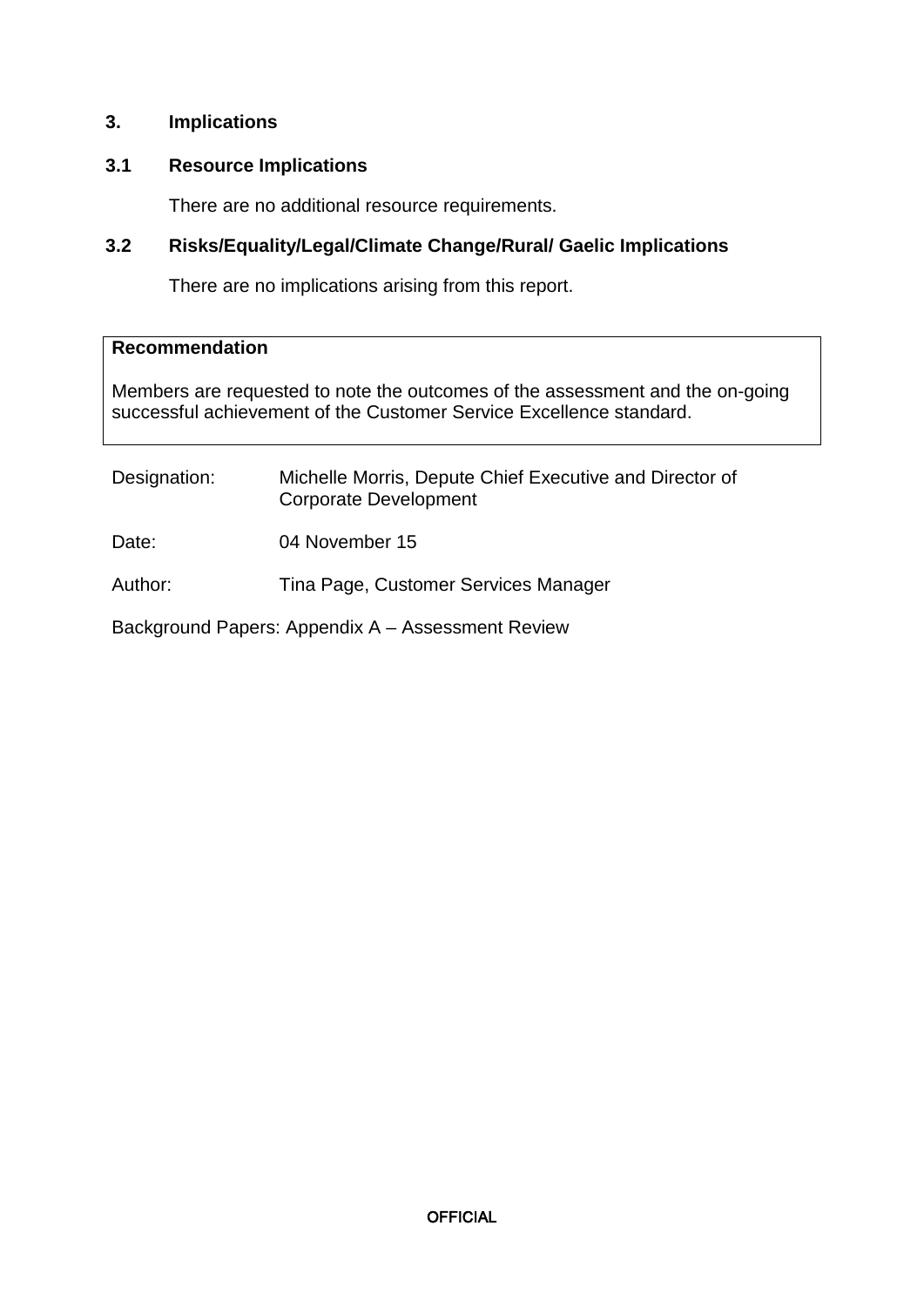| <b>Customer Service Excellence</b>             |                                                                                                                                                                                                                                                                                                                                                                                                                                                                                                                                                                                                                                                                                                                                                                                                                                                                                                                                                                                                                                                                                                                                                                                                                                                                                                                                                                                                                                                                                                                                                                                                                                                                                                                                                                                                                                                                      | <b>Publishing</b>                                                                                                                                                                                                                                                                                                                                                                                                                                                                                                                                                                                                                                                                                                                                                                                                                                                                                                                                                                                        | 126378                 |                   |
|------------------------------------------------|----------------------------------------------------------------------------------------------------------------------------------------------------------------------------------------------------------------------------------------------------------------------------------------------------------------------------------------------------------------------------------------------------------------------------------------------------------------------------------------------------------------------------------------------------------------------------------------------------------------------------------------------------------------------------------------------------------------------------------------------------------------------------------------------------------------------------------------------------------------------------------------------------------------------------------------------------------------------------------------------------------------------------------------------------------------------------------------------------------------------------------------------------------------------------------------------------------------------------------------------------------------------------------------------------------------------------------------------------------------------------------------------------------------------------------------------------------------------------------------------------------------------------------------------------------------------------------------------------------------------------------------------------------------------------------------------------------------------------------------------------------------------------------------------------------------------------------------------------------------------|----------------------------------------------------------------------------------------------------------------------------------------------------------------------------------------------------------------------------------------------------------------------------------------------------------------------------------------------------------------------------------------------------------------------------------------------------------------------------------------------------------------------------------------------------------------------------------------------------------------------------------------------------------------------------------------------------------------------------------------------------------------------------------------------------------------------------------------------------------------------------------------------------------------------------------------------------------------------------------------------------------|------------------------|-------------------|
| <b>Overall Self-assessment</b>                 |                                                                                                                                                                                                                                                                                                                                                                                                                                                                                                                                                                                                                                                                                                                                                                                                                                                                                                                                                                                                                                                                                                                                                                                                                                                                                                                                                                                                                                                                                                                                                                                                                                                                                                                                                                                                                                                                      | <b>Insufficient</b>                                                                                                                                                                                                                                                                                                                                                                                                                                                                                                                                                                                                                                                                                                                                                                                                                                                                                                                                                                                      | <b>Overall outcome</b> | <b>Successful</b> |
| Summary:                                       |                                                                                                                                                                                                                                                                                                                                                                                                                                                                                                                                                                                                                                                                                                                                                                                                                                                                                                                                                                                                                                                                                                                                                                                                                                                                                                                                                                                                                                                                                                                                                                                                                                                                                                                                                                                                                                                                      | <b>Overall Self-assessment</b>                                                                                                                                                                                                                                                                                                                                                                                                                                                                                                                                                                                                                                                                                                                                                                                                                                                                                                                                                                           |                        |                   |
| Overall<br><b>Assessment</b><br><b>Review:</b> | June 15 - RP1: Highland Council operates a network of Service Points covering the<br>whole of the Highlands, stretching from Kingussie in the south to Durness in the north<br>and from Acharacle in the west to Nairn in the east. In addition the Service Centre offers<br>a telephony service to customers during working hours and at weekends to complement<br>the 35 Service Points. Customers can also contact the network via the website or direct<br>by email and now social media. Service Points also carry out a large range of<br>Registration duties in co-operation with the General Registrar for Scotland. Around 100<br>staff are employed in the 35 locations, although this will be reduced in future to around<br>25 when the Customer Service Review recommendations have been rolled out later this<br>year. Although this visit is recorded as an RP1 visit, the assessor has reviewed all<br>evidence in agreement with the applicant. Overall the evidence is of a good quality,<br>although some better signposting would be helpful to direct the assessor. Some of the<br>evidence could not be viewed on MORPHUS, due to the type of attachment used, but<br>hard copies of the evidence was made available on site. This will be rectified when<br>MORPHUS is unlocked. A considerable amount of additional or new evidence was<br>presented, which the assessor accepted and is noted in the report. A number of<br>Elements in the CSE Criteria have also been identified as requiring some attention,<br>although compliance has been accepted at this visit. An appropriate note has been<br>made in the report where this applies. However overall the level of customer service<br>delivered continues to be of a high standard and staff are to commended for their<br>efforts. Continued CSE accreditation is well deserved. |                                                                                                                                                                                                                                                                                                                                                                                                                                                                                                                                                                                                                                                                                                                                                                                                                                                                                                                                                                                                          |                        |                   |
| <b>Criterion 1</b>                             | compliance plus rating.                                                                                                                                                                                                                                                                                                                                                                                                                                                                                                                                                                                                                                                                                                                                                                                                                                                                                                                                                                                                                                                                                                                                                                                                                                                                                                                                                                                                                                                                                                                                                                                                                                                                                                                                                                                                                                              | June 15 - RP1: A lot of effort is made to engage with customer groups, partners and<br>staff to gain customer insight. Good records of consultation and engagement are<br>maintained and outcome improvements are easily identified through thorough analysis.<br>Engaging with customers, including hard to reach and disadvantaged happens very<br>naturally. Providing comprehensive services at a high standard is a top priority and<br>customer satisfaction outcomes prove that. Consequently the quality aspect of<br>delivering services must receive specific recognition and element 1.3.5 is awarded a                                                                                                                                                                                                                                                                                                                                                                                       |                        |                   |
| <b>Criterion 2</b>                             |                                                                                                                                                                                                                                                                                                                                                                                                                                                                                                                                                                                                                                                                                                                                                                                                                                                                                                                                                                                                                                                                                                                                                                                                                                                                                                                                                                                                                                                                                                                                                                                                                                                                                                                                                                                                                                                                      | June 15 - RP1: The culture throughout the Service Point Network, both at management<br>and staff level is clearly customer focused. Leaders lead but support, staff contribute but<br>are self motivated. There is clear commitment to ensuring customers expectations are<br>outlined and well managed. Likewise people are treated fairly, but customer feedback to<br>confirm this is required at 2.1.4, which is considered to be partially compliant. Staff<br>deliver a very professional service and have a good understanding of needs and<br>preferences. This is very obvious around the Service Point Network, as requirements<br>vary according to locality. Staff are trusted to deliver services at the first point of contact<br>as in many locations they are the face of Highland Council. The assessor was<br>impressed with the helpfulness and friendly approach by staff in the locations visited.<br>This demonstrates a complete focus and ethos of first class service delivery. |                        |                   |